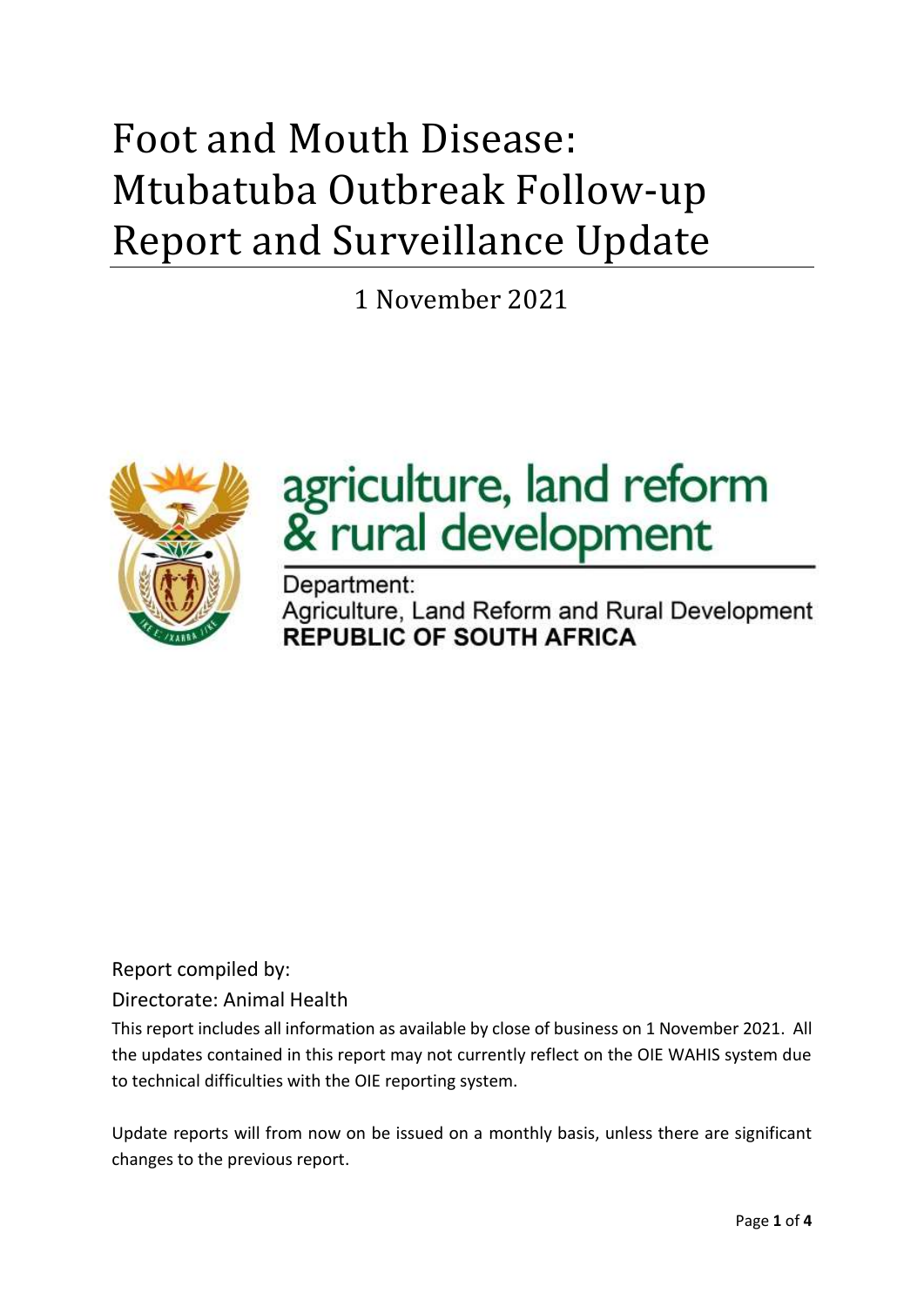# **1. Current status**

There has been no significant change in the status of the Foot and Mouth Disease (FMD) outbreak in KwaZulu-Natal Province since the previous report of 1 October 2021. Serological and clinical surveillance is continuing and the total number of affected locations remain at twenty-nine (29), comprising twenty-seven (27) dip tanks and two (2) feedlots. Movement control measures remain in place in the reduced Disease Management Area, since the disease is still present within this area.





# **2. Affected locations**

During the course of the outbreak, varied clinical signs have been reported, ranging from classical clinical signs of FMD in these locations, while cattle in some serologically positive locations show no visible signs of infection.

The twenty-nine positive locations identified encompass two clusters of dip tanks in communal grazing land, as well as two commercial feedlots. Clinical and serological surveillance at the feedlots indicated that there is no active disease spread amongst animals anymore and provisions were being made to allow for slaughtering with specific risk mitigation measures. The absence of active virus circulation in the two dip tank clusters have not yet been confirmed, but inspection and sample collection is ongoing.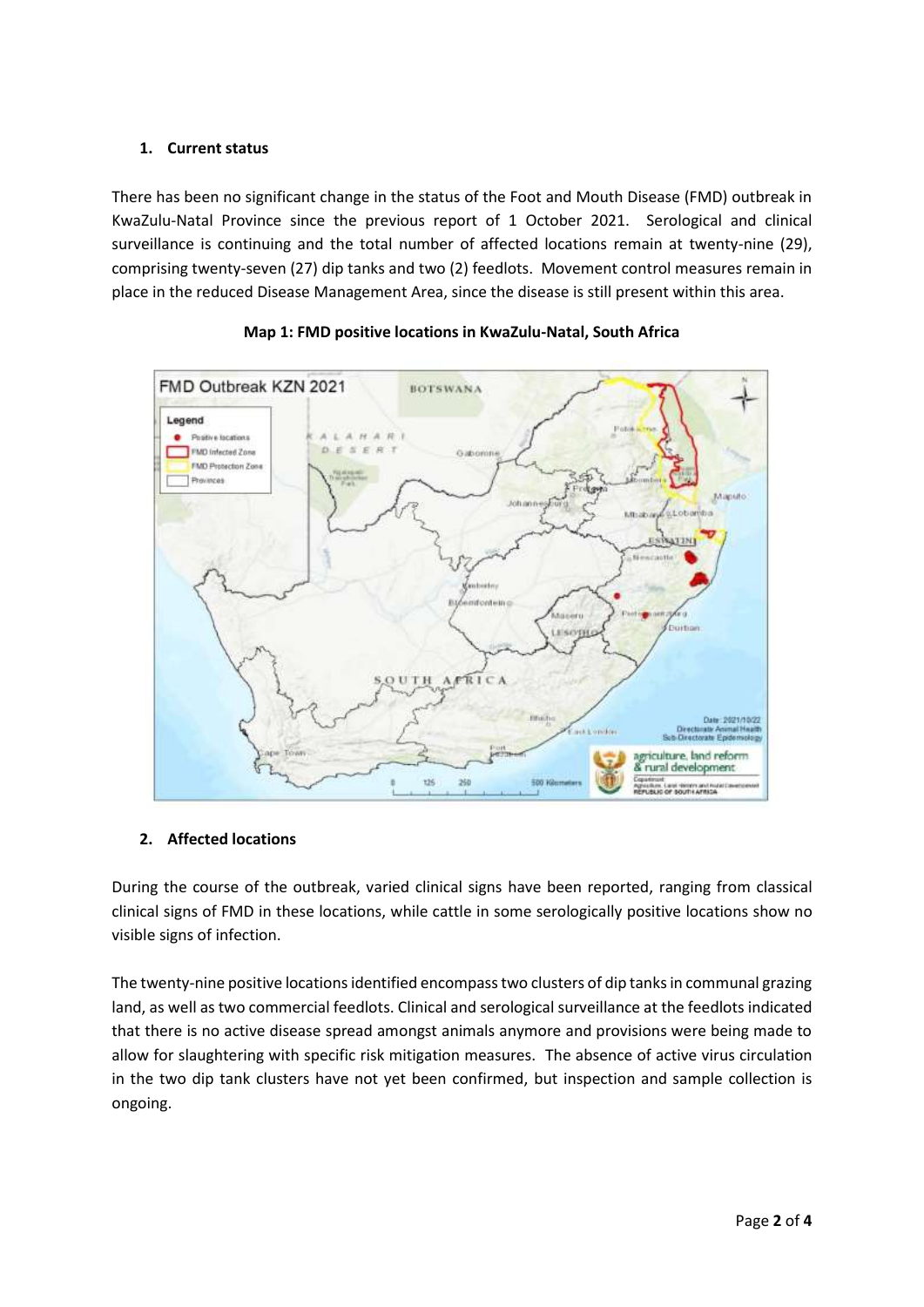# **3. Control measures implemented**

# 3.1 Declaration of a Disease Management Area:

The Minister of Agriculture, Land Reform and Rural Development declared a Disease Management Area (DMA) in the KwaZulu-Natal Province in the Government Gazette No. 44783 on 30 June 2021, which was reduced in size on 7 September 2021, as declared in the Government Gazette No. 45109.

# 3.2 Movement control in the DMA:

Movement restrictions remain in place on cloven-hoofed animals, their products and genetic material out of, into, within or through the revised DMA, except on authority of a permit issued by the Veterinary Services of the area. Applications to move animals out of, into, within and through the DMA are evaluated with regards to risk on a case-by-case basis. Permits are granted for movement and slaughter of animals from locations that practice adequate biosecurity to ensure that there is a low risk for spreading the disease. Roadblocks and Visible Veterinary Patrols monitor any movements of animals in the DMA, to confirm that such movements have valid permits issued by the movement control officials of the province, with fines issued to persons moving cloven-hoofed livestock without the necessary permission.



#### **Map 2: Revised DMA with the two clusters of affected dip tanks in Nongoma and Mtubatuba**